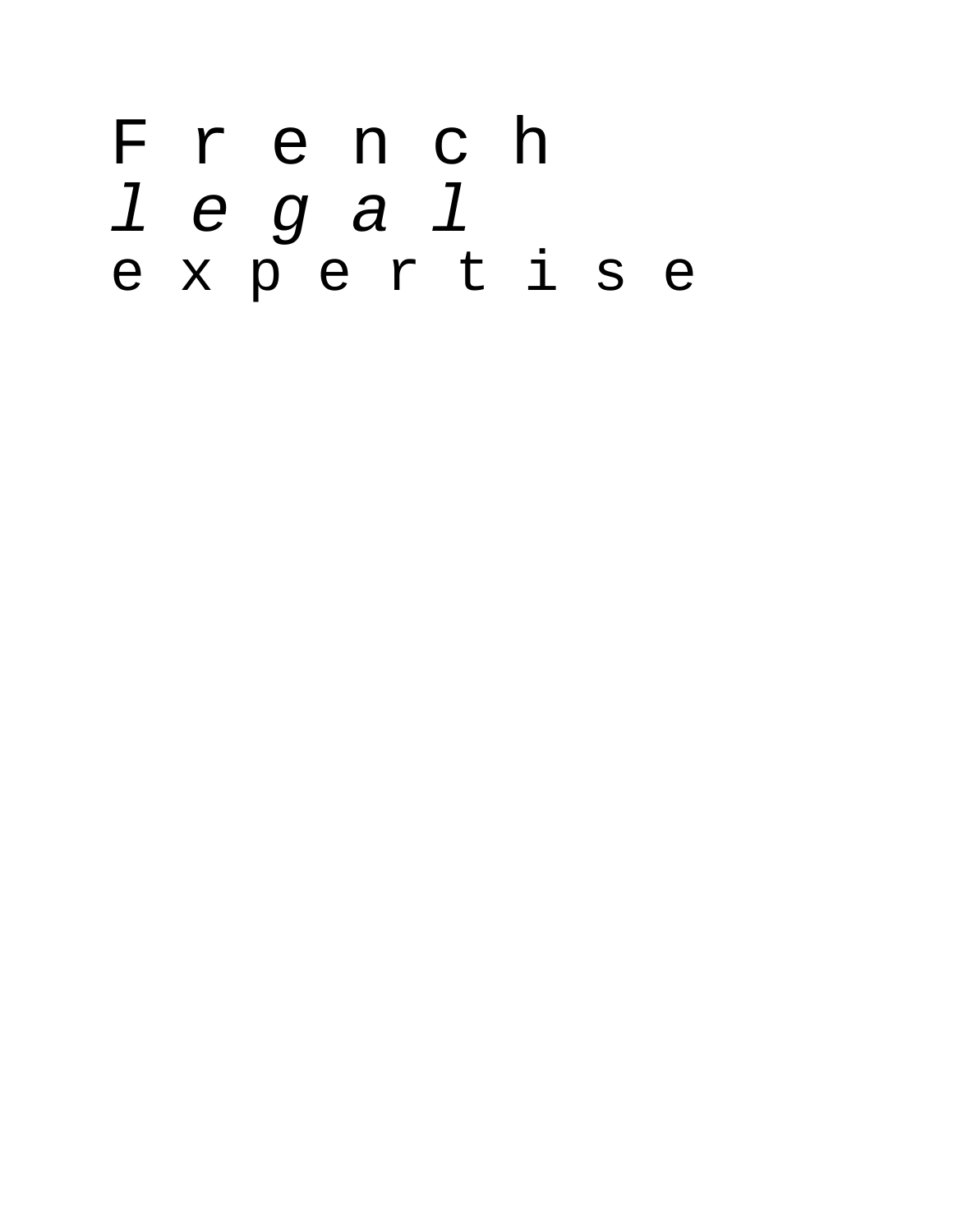# C o n t a c t s

#### **French embassies**

### **Ministry of Foreign Affairs**

The Directorate General for international Co-operation and Development Technical Development Co-operation Directorate Sub-directorate for governance 20, Rue Monsieur F- 75 007 Paris http://www.diplomatie.gouv.fr

### **Ministry of Justice**

International and European Affairs Department Sub-directorate for expertise and international relations 13, Place Vendôme F- 75 042 Paris cedex 01 http://www.justice.gouv.fr

# C o n t e n t s

| Introduction                |    |
|-----------------------------|----|
| The key themes              |    |
| The co-operative approaches | 15 |

©Ministry of Foreign Affairs, DgCiD, October 2004 Design and development: mediatys: 01 42 61 68 93 Photographs: C. Lacène-C.Montagné - SCICOM-Ministry of Justice Translation: Inter-Arabe: 01 42 68 03 27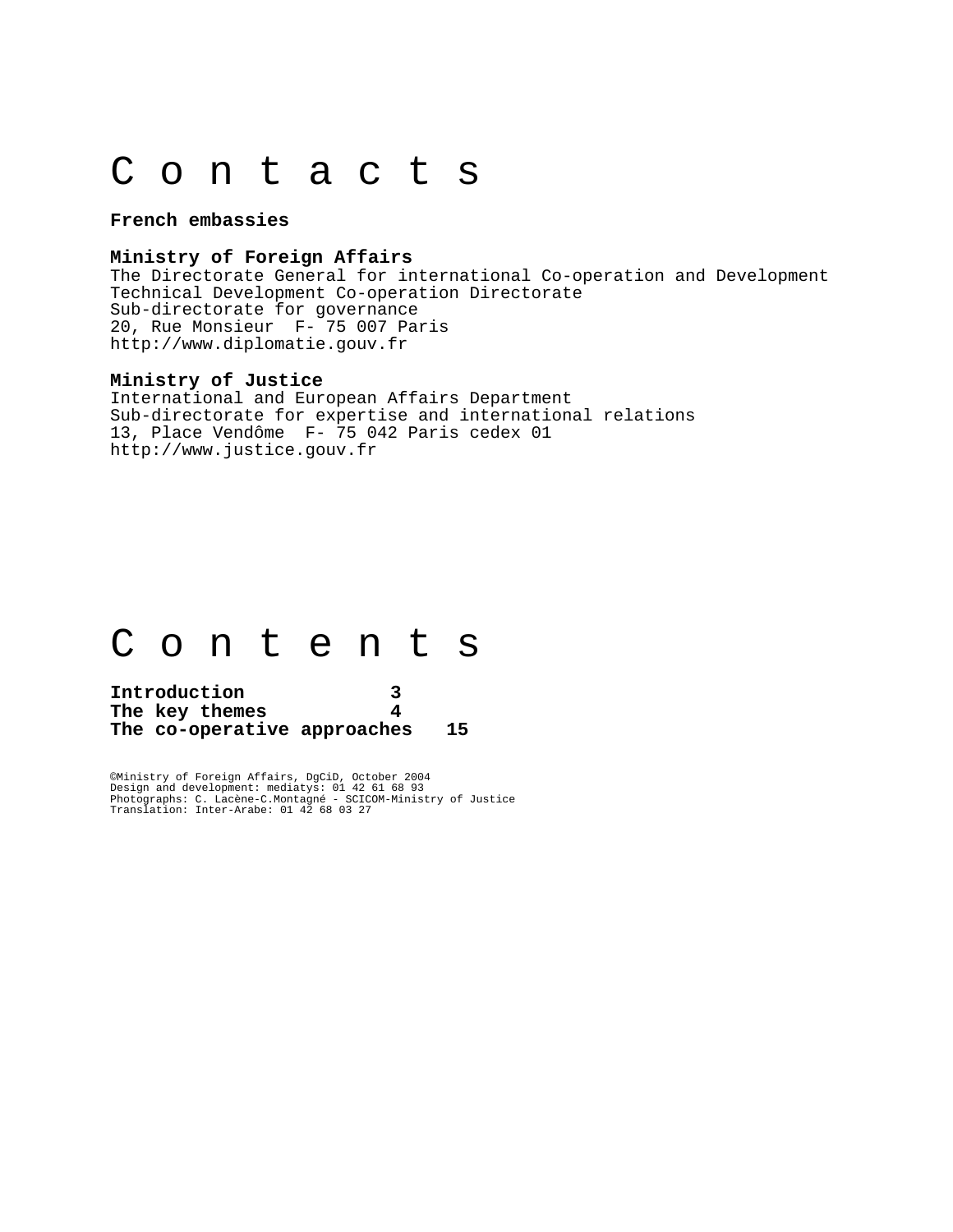# **Introduction**

The modernisation of the judicial system has today become a fundamental challenge for a country's human and economic development. Political stability and economic development greatly depend on it.

Backed by a legal tradition that has crossed the centuries and a succession of different political systems, France is solicited for its ability to respond to requests for cooperation that focus on both legal issues and issues concerning the organisation of the judicial system.

France pays scrupulous attention to the historical and cultural context of the partner country. It proposes a huge variety of themes and co-operative approaches from which the partner can choose according to its priorities.

Through the French embassies and their departments of cooperation and cultural action, which are supported by specialist attachés and sometimes legal advisers or liaison magistrates, the Ministry of Foreign Affairs and the Ministry of Justice undertake to mobilise all the French expertise available.

This expertise is not limited to that of the Ministries, but covers all jurisdictions, vocational training schools, legal professions, and even universities and research centres.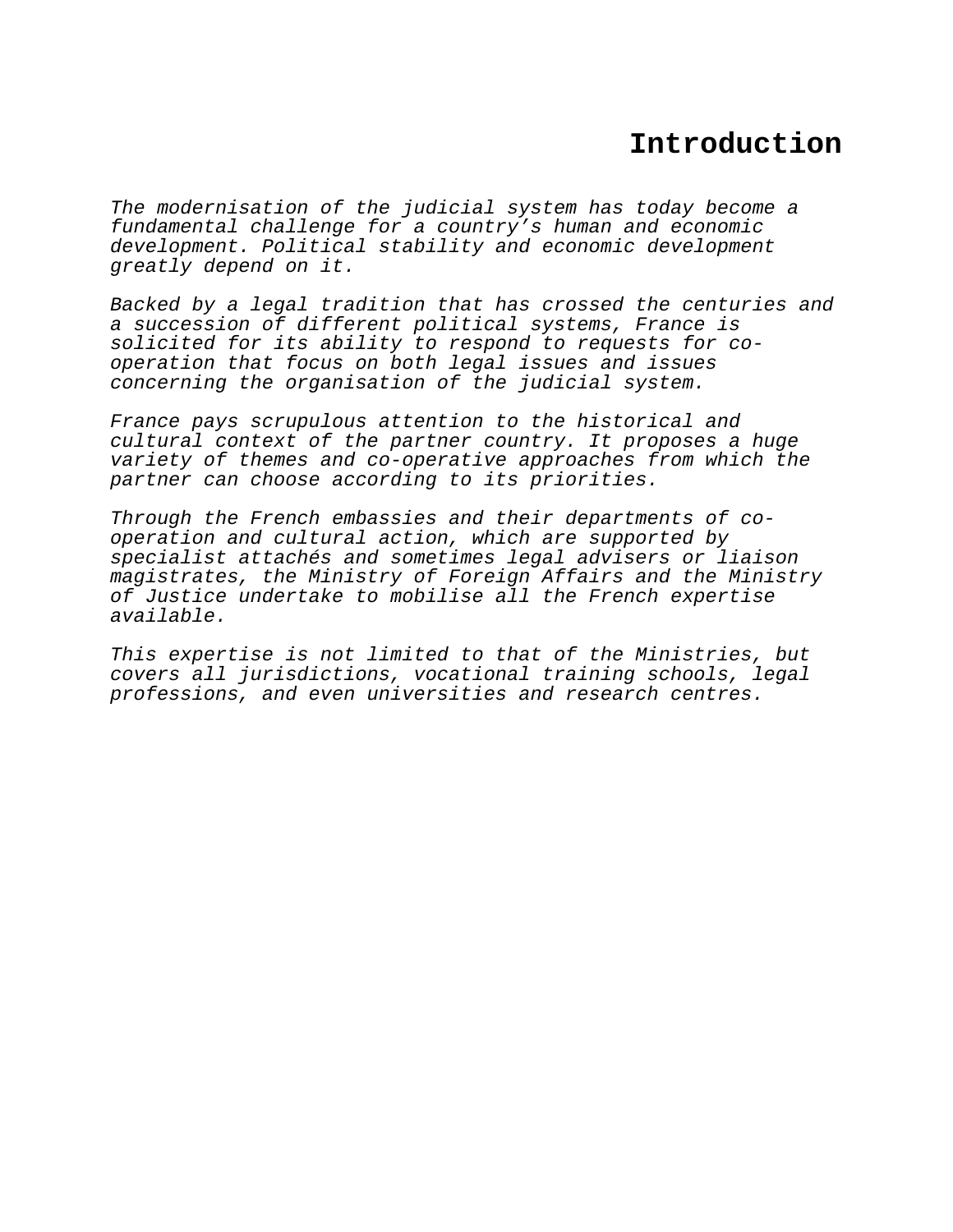# The key themes

**French expertise covers many issues** 

# **The judiciary regulations**

**Judge recruitment methods often express the actual status of a legal system and help us to assess its level of impartiality. The judiciary regulations thus cover many issues: recruitment, judge career management, deontology, ethics, independence, responsibility, discipline, etc.** 

### **The Higher Council of the Judiciary (CSM):**

The attributes of the CSM relating to the appointment and discipline of judges and Public prosecutors are aimed at sheltering the judiciary from the risk of partisan influences.

In France, the CSM assists the President of the Republic, the legal president, in his mission as guarantor of the independence of judicial authority consigned to him by the Constitution.

The President of the Republic does not sit on the Higher Council of the Judiciary when this latter decides on disciplinary matters.

The Council comprises two benches: the judges and the Public prosecutors. It is composed of 16 members: twelve of them are elected judges and four are appointed by the President of the Republic, the President of the National Assembly, the President of the Senate and the General Assembly of the Council of State.

### **The General Inspection of Judicial Services of the Ministry of Justice:**

The General inspection carries on a permanent mission for the inspection of the ordinary courts, except for the Court of Cassation, and all services and bodies under the Ministry of Justice.

#### **Its different missions may be divided into three categories:**

> inspections concerning the functioning of courts and services under the Ministry of Justice: these inspections are conducted either by services or by sectors;

> administrative enquiries: these missions focus on the professional or personal behaviour of a judge or civil service official, they are usually predisciplinary

> themed missions: these focus on a subject of the Minister's choice. They concern an evaluation of public policies, audits of various systems, studies into the impact of reforms and work group co-ordination. These missions are conducted either within the Ministry of Justice or interministerially.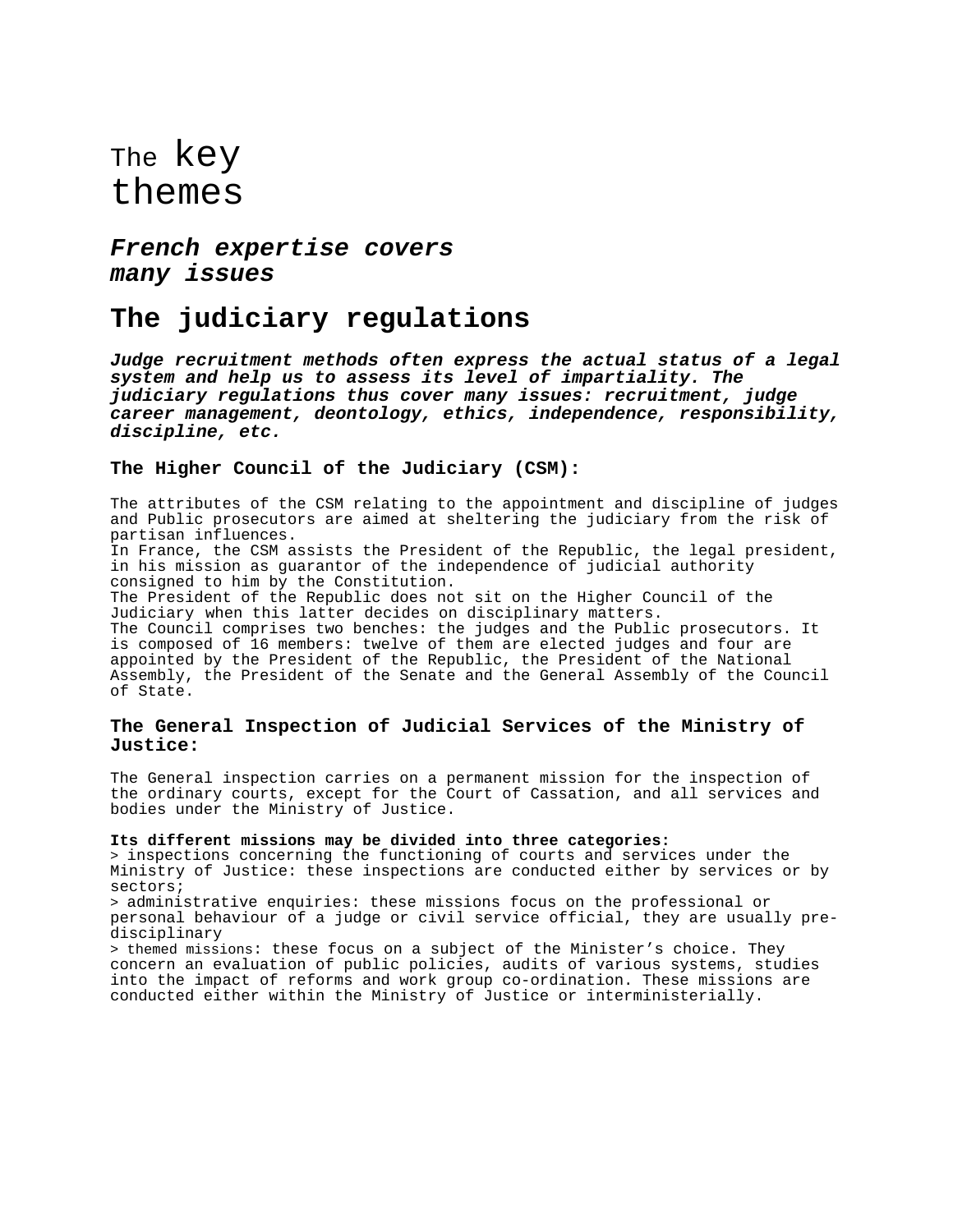# **Judges training**

**A top-quality legal system in a State subject to the rules of law entails high-level training for judges combining legal and ethical knowledge and a knowledge of professional practices. Through the French National school for the Judiciary, France has developed a specific model enabling judges to share a common legal culture and to integrate new legislative developments into their professional practices throughout their career.** 

### **The French National school for the Judiciary (ENM):**

French National school for the Judiciary is an independent public institution attached to the Ministry of Justice. The School has a board of directors, responsible for defining its educational guidelines, and an autonomous budget.

### **Its mission is to ensure:**

✿> the training of future French judges and Public prosecutors, for the main part legal experts recruited by competition after University, which lasts 31 months.

✿> the on-going training of judges throughout their career, who are legally entitled to 5 days' training per year.

✿> it also carries on a growing international activity through the hosting of foreign trainees, conducting expertise missions in more than sixty countries as part of a series of bilateral and multilateral programmes. Finally, the ENM trains foreign executives and training officers belonging to judicial training institutions to help create and develop their own schools.

http://www.enm.justice.fr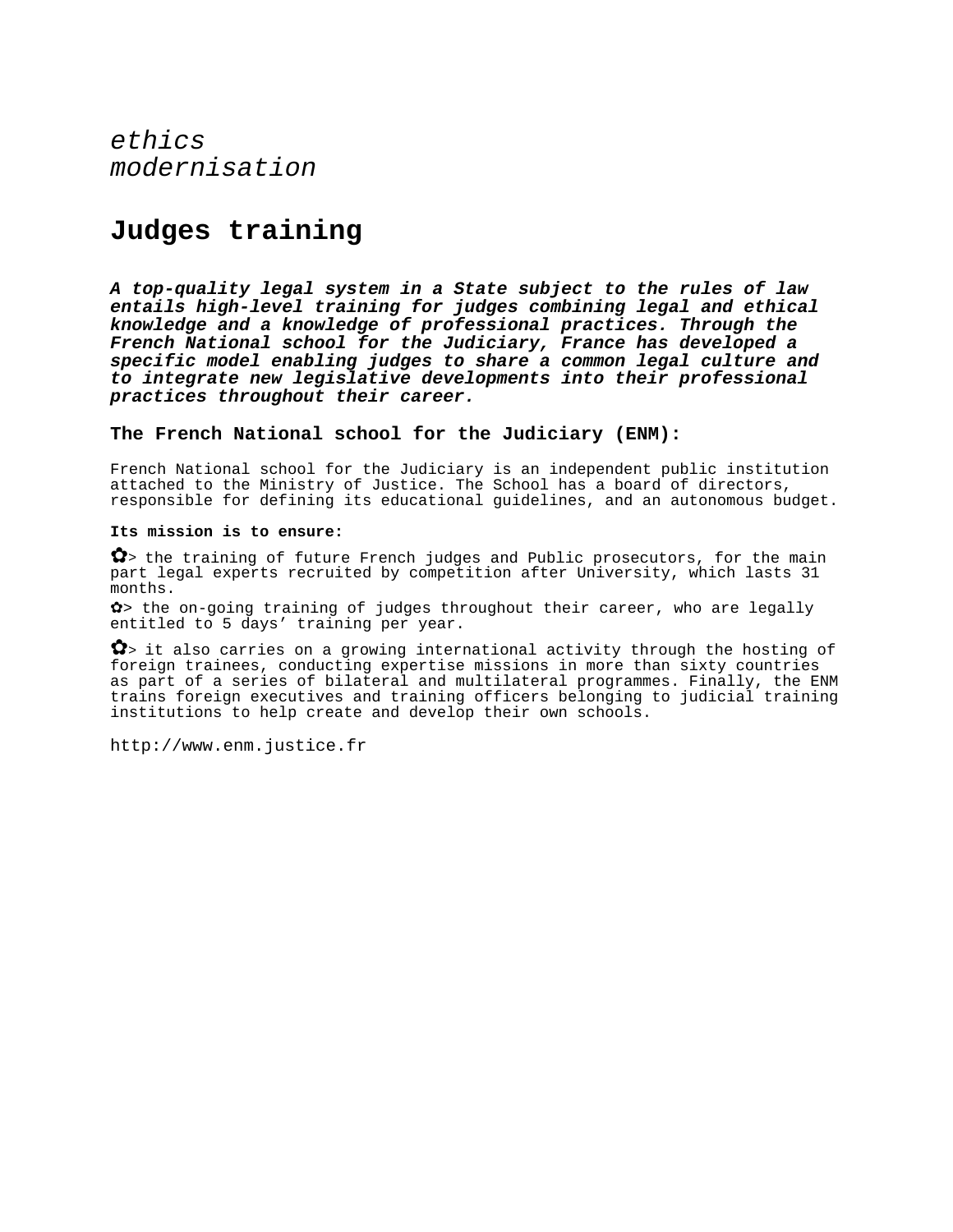# **The training of legal personnel**

**Numerous personnel contribute to the functioning of a legal system: registrars and chief registrars, prison officers (directors of prison services, socio-educational personnel, warders, administrative and technical personnel), training officers and personnel specialising in the care minors.** 

**The National registrars college (ENG):** 

#### **The ENG's aim is as follows:**

✿> provide initial training of chief registrars and registrars, as well as officers on duty in the various jurisdictions by offering them training cycles alternating between studies at the College and practical courses in the various jurisdictions;

✿> provide on-going training for all civil servants in the judicial services in each of their fields of intervention: law and procedure, administration, supervision and management, computing and new technologies, etc.;

✿> facilitate the mobility of officers by proposing employment adaptation training.

#### **The National prison service college (ENAP):**

The ENAP is tasked with giving prison officers theoretical and practical training before they take up employment. It also offers them proficiency and on-going training opportunities both to enable them to prepare for promotion and to keep themselves informed of developments in prison administration initiatives.

#### **The ENAP provides:**

✿> initial training for warders, governors, rehabilitation and probation personnel, as well as administrative and technical personnel;

✿> on-going training for management, training officers and specialist agents: computer application experts, sports instructors, etc.

✿> audit and expertise missions abroad with a view to updating foreign prison systems;

✿> the training of foreign partners within the framework of bilateral cooperation agreements.

[http://www.enap.justice.fr](http://www.enap.justice.fr/)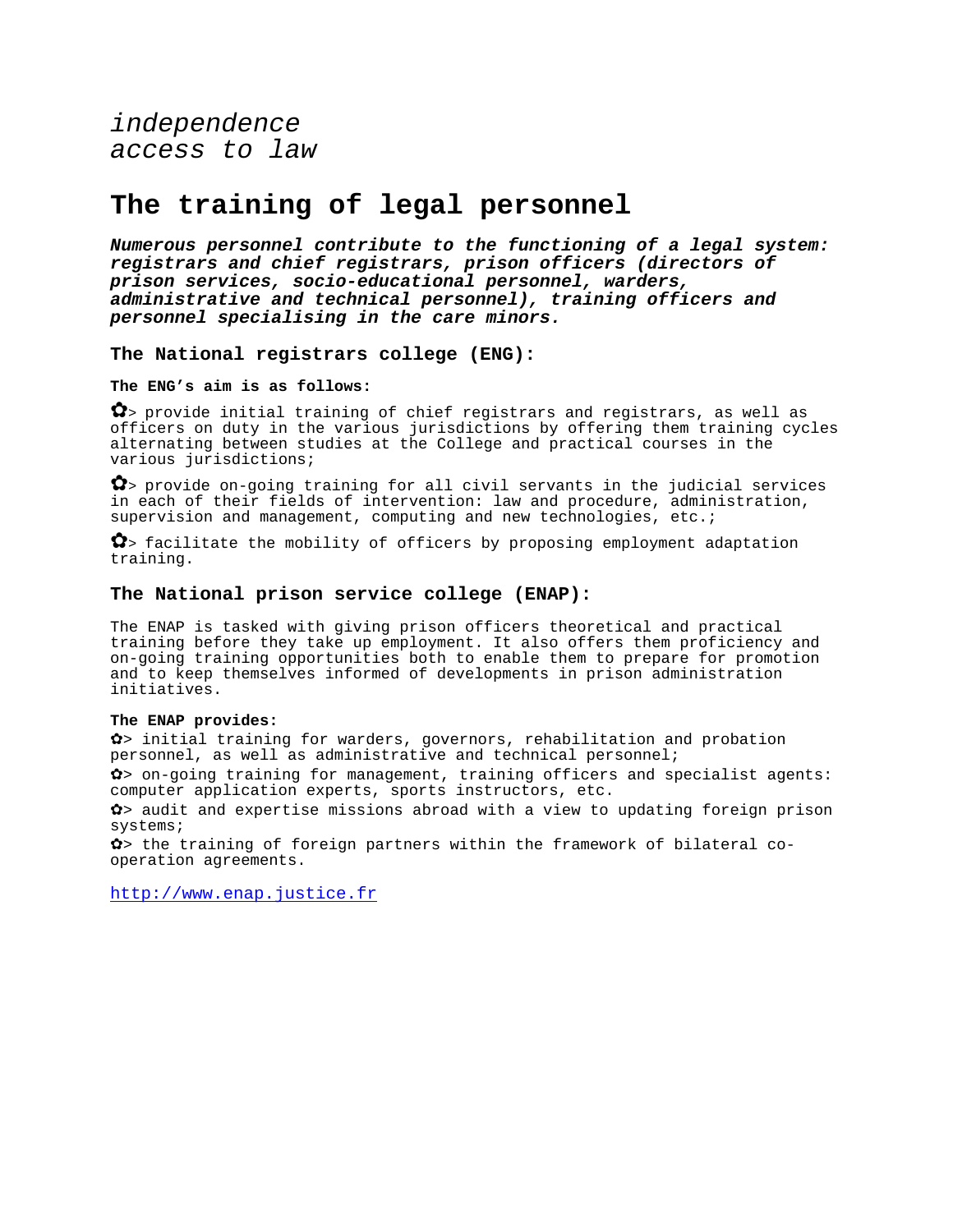### **National training centre for the judicial protection of minors (CNFPJJ):**

The CNFPJJ is tasked with training all personnel involved with the judicial protection of minors. The vocational training system is based on the principle of alternating between practical in-service courses and theoretical training sessions given by the Centre or by training bodies. The CNFPJJ provides:

✿> initial training in certain skills: governors, educators, technical trainers and technical education officers;

✿> judicial training for professionals recruited with a diploma or specific technical competencies: nurses, psychologists, social workers, etc.

✿> on-going personnel training.

# **Justice administration**

**There is no good justice system without justice administration. The updating of any judicial system entails the professionalisation of all administrative officers, the computerisation and use of new technologies. The French registry organisation model rests on a unique system:** 

**- the chief registrar: performs administrative management, training and supervision duties in the various jurisdictions, - the registrar: assists the judge, authenticates judicial** 

**instruments and performs public reception and information duties.**

**The Judicial services division of the Ministry of Justice:**  The main aim of the Judicial services division is to ensure the organisation and smooth functioning of all jurisdictions.

✿> It prepares the proposals of the Minister of Justice relative to judges' careers, assures their administrative management, the direction and follow-up of cases relating to discipline and prepares statutory and indemnity texts concerning judges;

✿> It ensures the smooth running of the jurisdictions, assures the preparation and follow-up of the judicial services budget and financial management of personnel and is tasked with the computerisation of jurisdictions;

✿> It manages the registry personnel corpus: in this respect, it recruits and controls the careers of around 20,000 officers.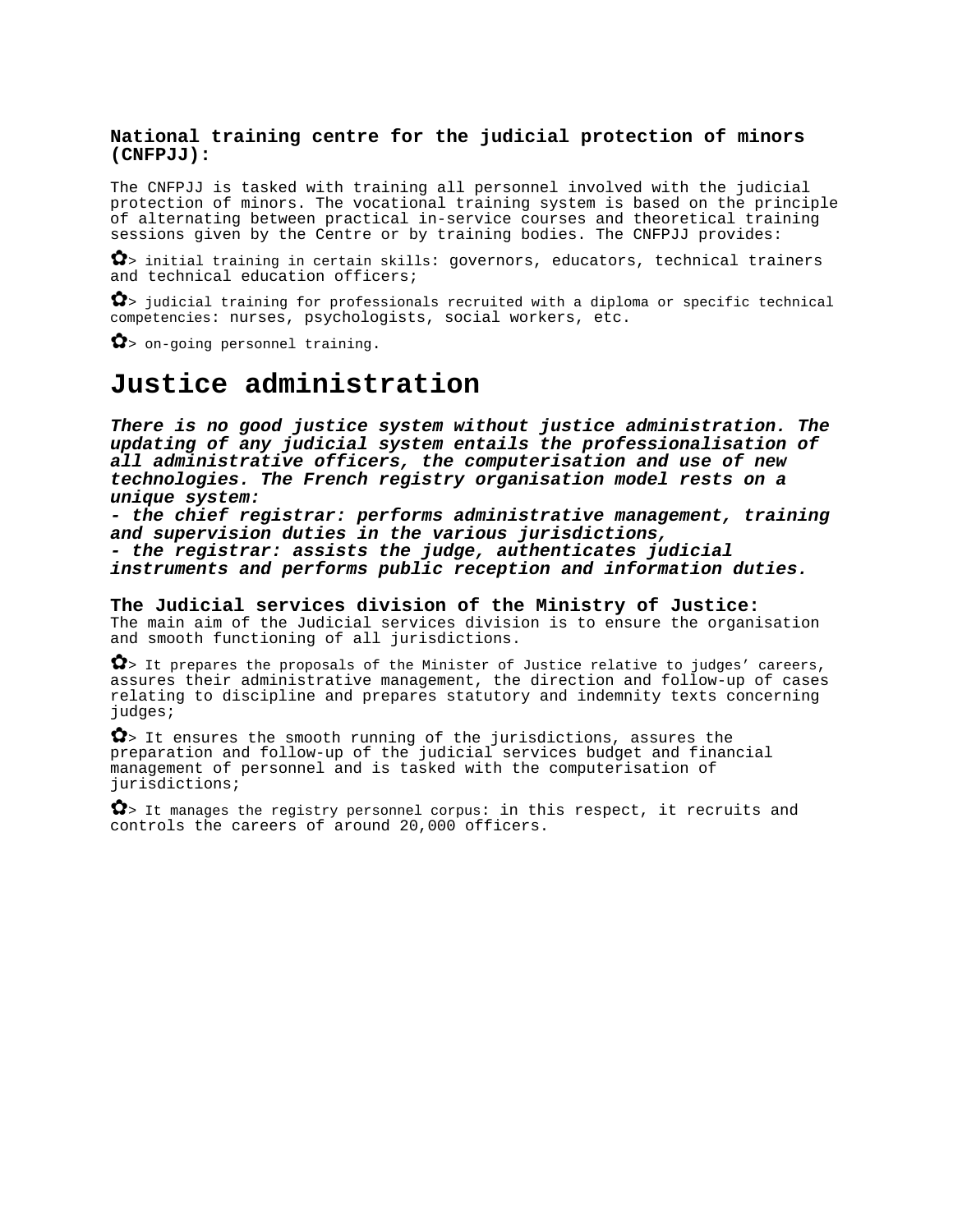# **Mutual assistance in civil and criminal matters**

**Judicial co-operation, in the criminal, civil or commercial field, is frequently hampered by a lack of knowledge of the legal and judicial systems in different countries. In France, two divisions are directly concerned.** 

### **The Ministry of Justice division of civil affairs and the Seal**

This division prepares government bills and regulations on civil matters and fulfils the role of adviser in private law relating to public administrations; it exercises the attributes devolving upon the Ministry of Justice in terms of nationality and the Seal. It controls and manages the following professions: lawyer, solicitor, auctioneer and valuer, bailiff, notary public, clerk of the Commercial Courts, court expert. It also implements international agreements in matters pertaining to civil judicial mutual assistance.

### **The Criminal affairs and pardons division of the Ministry of Justice:**

This division prepares draft legislative and regulatory reform in matters pertaining to criminal law and criminal proceedings. Under the authority of the Minister of Justice, it defines criminal policies and steers and coordinates the exercise of Public prosecution. It implements international repressive mutual aid in criminal matters.

# **The Public prosecutor and the diverse responses by criminal law**

**The role and status of the Public prosecutor are the subject of major debates both in France and the rest of Europe. Public prosecution is no longer limited to the sole exercise of criminal proceedings; it seeks methods of implementation adapted to the situation of the accused and responding to the imperatives of social appeasement, reconciliation with the victim and the reparation of damage.** 

The organisation of the French Public prosecutor's office differs from that of Anglo-Saxon countries on several points. It is notably characterised by its links with governmental authority for the implementation of Public prosecution policy, the controlling of police judicial activities and the criminal investigation and trial process.

The importance of the French Public prosecutor's role is linked to the principle of prosecutorial discretion. It brings with it a huge variety of responses by criminal law: penal mediation, conditional discontinuance of proceedings (treatment, victim compensation, socio-educational monitoring, etc.), criminal injunction, and therapeutic injunction for drug users.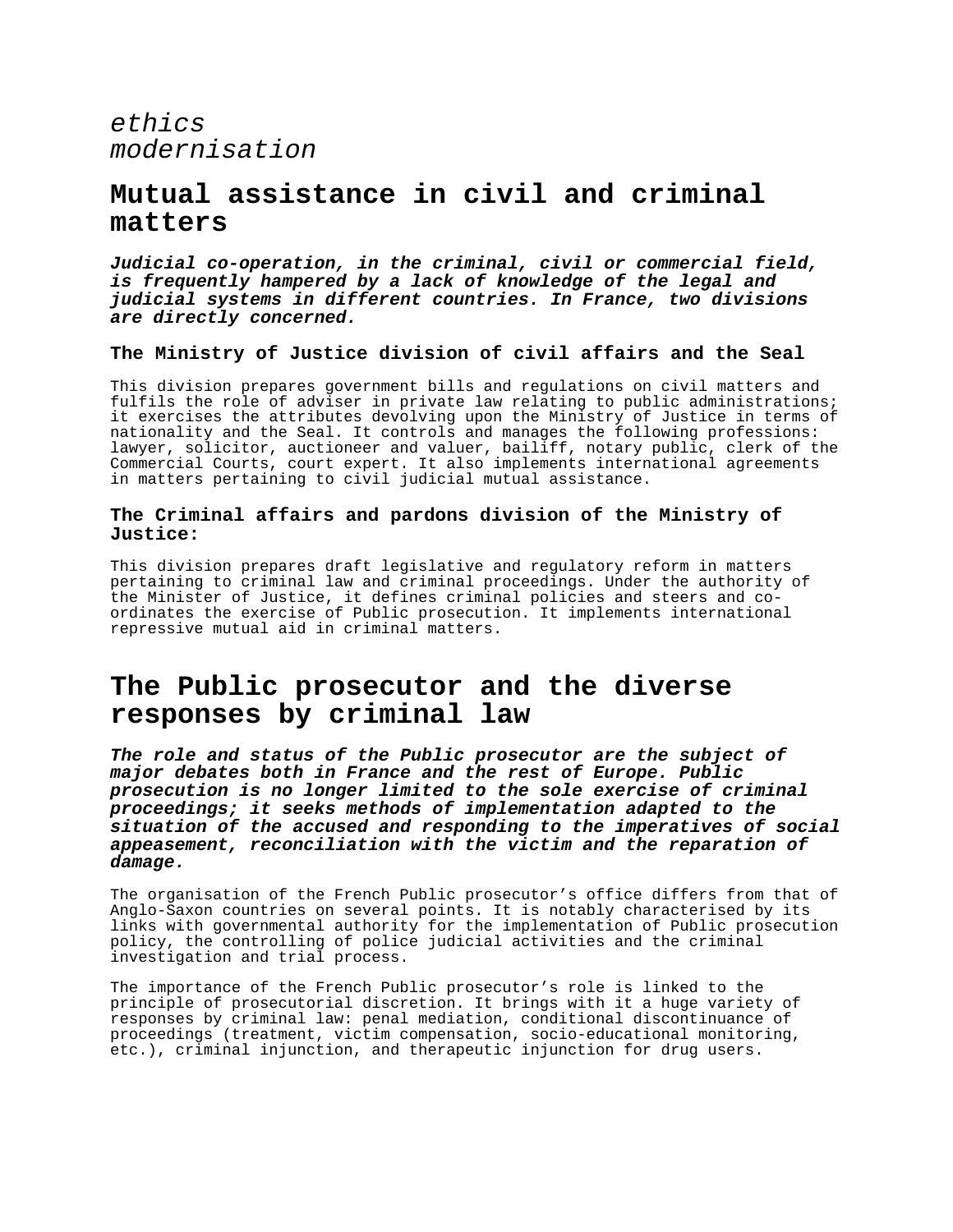# **The fight against corruption**

**Corruption weakens democratic and moral values and compromises a state's social, economic and political development. The fight against corruption has thus become a priority. France has specialist entities and personnel within its jurisdictions to deal with repression and an interministerial department to deal with prevention.** 

### **The Central service for the prevention of corruption (SCPC):**

The SCPC is an interministerial service placed under the Minister of Justice, it is tasked with:

✿> centralising the information required for the detection and prevention of acts of corruption, influence peddling, illegal acquisitions of interests and favouritism;

✿> lending its support to judicial authorities, to whom acts of this nature are referred, at their request;

✿> issuing opinions on measures likely to prevent such acts to various administrative authorities, at their request;

✿> co-ordinating initial and on-going training seminars in the main administrative colleges and at University;

✿> The SCPC also maintains work and co-operative relations with many countries, hosts study visits from international delegations and helps coordinate seminars abroad on the fight against corruption and money laundering.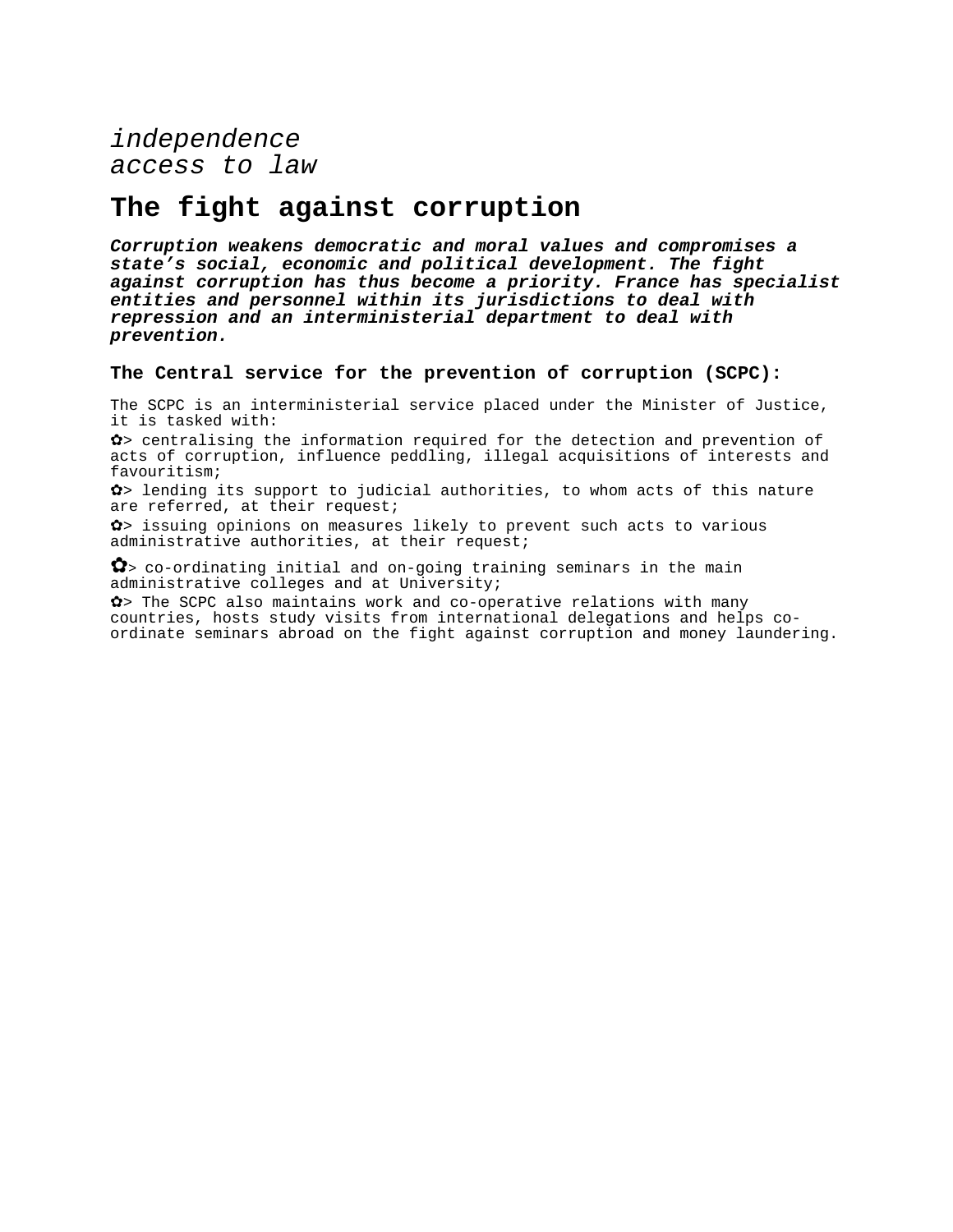# **The execution of penalties**

**Penalties exist both to inflict a sanction and to enable the convict to regain a place in society and provide reparation for the damage caused by the offence. In order to meet this plurality of objectives and respond to the path taken by each convict, supple and varied penalty execution methods must be found.** 

Diverse methods of penalty execution have been the subject of constant studies and experiments responding to the search for penalties that eschew imprisonment in favour of the rehabilitation of the convict and the indemnification of his victim. Semi-freedom, work releases, community service all pursue these objectives of rehabilitation (e.g. community service in hospitals). The terms governing preparation for release from prison and the monitoring while under detention of individuals placed under court control have led the

prison administration to develop concerted policies in different fields: culture, health, maintenance of family ties, physical and sporting activities, work and vocational training, etc.

France also introduced an original institutional management method. In 1987, it devised a mixed management programme. Standard management duties (hospitality, catering, cleaning, maintenance) and certain other functions linked to the care of imprisoned individuals (work and vocational training) are assured by private groups. The duties of governors, warders, rehabilitation personnel and registrars remain the responsibility of the administration.

### **The Correctional administration division of the Ministry of Justice (DAP):**

### **The mission of this division is twofold:**

✿> to guarantee public safety by ensuring the continued detention in custody of individuals consigned thereto by the judicial authorities;

✿> to guarantee the prevention of subsequent offences by preparing the rehabilitation of detainees and ensuring the follow-up of measures and penalties executed in the outside environment.

The D.A.P governs correctional institutions and rehabilitation and probation services.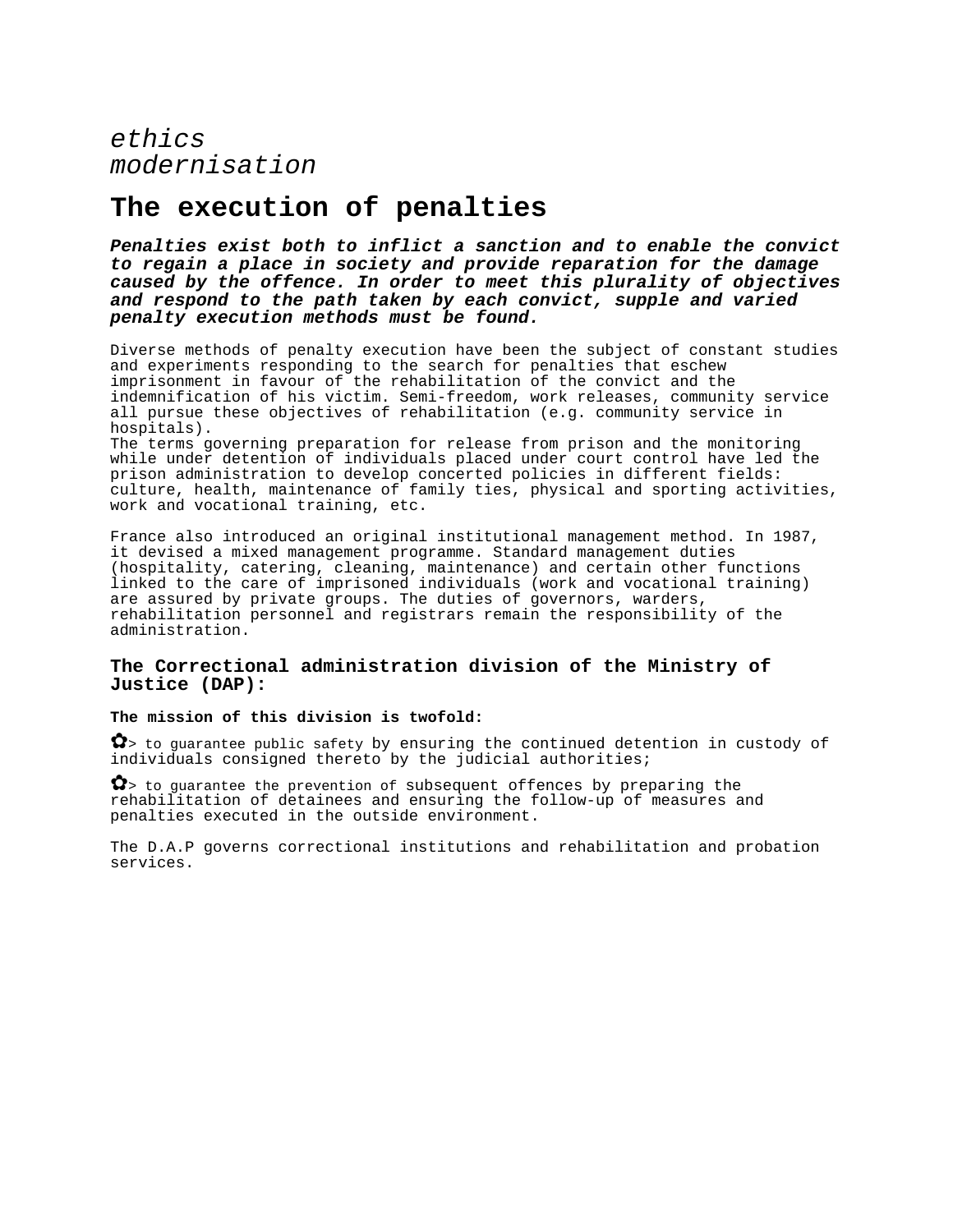# **Juvenile justice**

**In France, juvenile delinquency and the protection of children in danger form the subject matter of a joint approach by judges and educators. In criminal matters, an educational response is favoured. French expertise can be provided in general areas such as: - the introduction of juvenile justice (adaptation of legislations, creation of services, specialisation of professionals, etc.); - training in different methods of educational care (rehabilitation, interactive systems, accommodation services, etc.); - investigations into family situations.** 

### **The Ministry of Justice division for the judicial protection of minors:**

The DPJJ fulfils an education and prevention mission for delinquent minors or those in danger, as well as young adults experiencing serious difficulties with social integration. It conducts studies and participates in the preparation of legislation in the fields of juvenile protection and the treatment of delinquency.

The educational services depending on the DPJJ implement judges' decisions, notably those concerning the educational monitoring of minors.

# **Access to law and justice**

**Knowing the applicable law, being able to refer to it in life's daily activities, as well as in an economic context, having the capacity to refer a dispute to the relevant Court, these are all major issues for a State subject to the rule of law. These objectives justify the introduction not only of state public policies, but also of local and partnership policies.** 

Access to law and justice for the majority of citizens constitutes a major objective. Legal aid, legal consultations with lawyers and specialist support associations are aimed at bringing the law closer to the citizens and providing assistance to the most vulnerable populations. A public access to law policy has been developed.

In 76 départements, advisers on departmental access to law develop local policies on the subject. The Maison de justice et du droit (legal advice centre) network (107 in total) established in sensitive areas or in conurbations away from judicial sites make it possible, thanks to a branch of activity devoted to access to law, to accommodate an increasing number of people. More specific actions directed towards the most disadvantaged populations are under preparation following the adoption of a national justice action plan by a meeting of the Cabinet on 23 April 2004.

### **The access to law and justice service and municipal policy of the Ministry of Justice:**

### **This service of the Ministry of Justice regroups all competencies relating to:**

✿> legal aid enabling the most disadvantaged individuals to go to court to assert or defend their rights;

- ✿> local justice;
- ✿> municipal judicial policy;
- ✿> aid for victims and the co-ordination of the associative policy.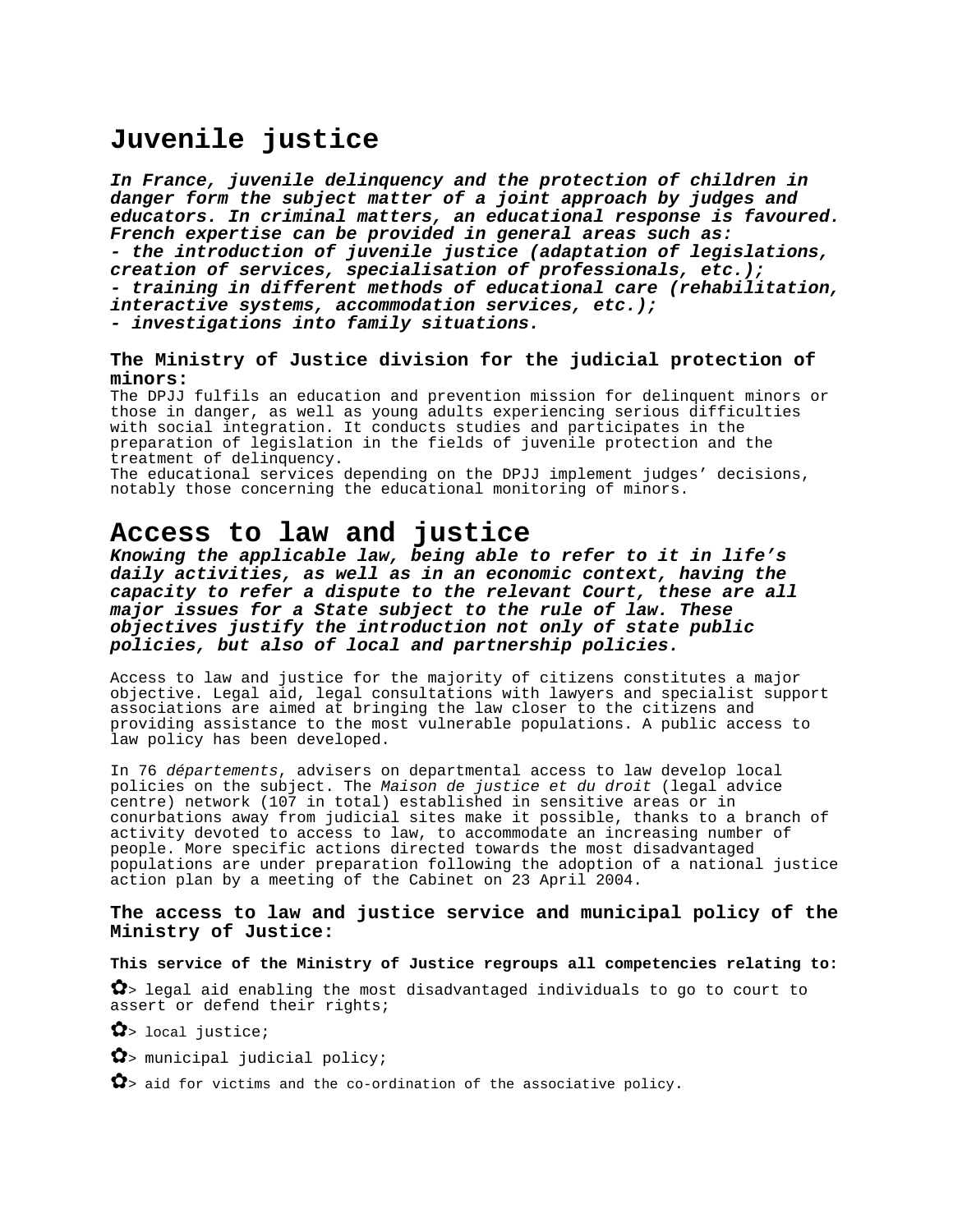# **The treatment of victims**

**For the last twenty years, France has been developing a civil and criminal system for the treatment of victims of crime. The victim has his own status within the criminal justice system (investigation, hearing). This so-called 'civil party' status is unique and guarantees the victim the possibility of participating fully in the proceedings (ability to request records of investigations, hearings, expertise, etc.) and requesting indemnification.** 

There exists an independent indemnification system for victims, which provides for the total reparation of damage caused by assault and partial indemnification for certain material injuries, whenever they result from acts, voluntary or otherwise, presenting the character of a substantive offence. Aside from indemnification measures, the Ministry of Justice is concerned with developing measures ensuring long-term, global victim care, as part of a caring approach that exceeds the remit of the judicial institution. In this way, a network of victim aid associations has been developed across the entire country (168 in 2003) in order to provide information, aid and assistance to victims.

# **Legal security and the profession of notary public**

**The main function of the French notary public is to confer authenticity on private legal instruments, that is to say the same power and the same characteristics as a deed of public authority. The notary public receives a seal from the government to fulfil the functions of official drafter of legal conventions and deed authentication.** 

**The notorially recorded instrument is a deed, which suffices in itself due to the qualities it confers: conclusiveness and enforceability. It constitutes an instrument for the protection of parties by involving the intervention of a trustworthy individual empowered with the right to make officially recorded documents.** 

The complementarity of roles of notary public, certifier and adviser make him a privileged instrument in ensuring contractual balance and promoting social peace. The focus of the notary public's profession resides, therefore, in the formation and promotion of the notorially recorded instrument. The French notary public profession maintains very important relations with notaries abroad, notably through the signing of twinning conventions.

### **Le Conseil supérieur du notariat (High council of notaries public)**

✿> Notaries elect a High council of notaries public for four years via the intermediary of their regional councils. The High council constitutes the only body of the profession empowered to express an opinion in the name of all notaries in France. It represents the profession in dealings with the authorities, determines its general policy, contributes to the development of the notary public's profession and provides collective services to notaries.

✿> In its relations with the authorities, the High council of notaries participates in the debate on developments in law and issues its opinion on government bills or regulations under preparation. It maintains privileged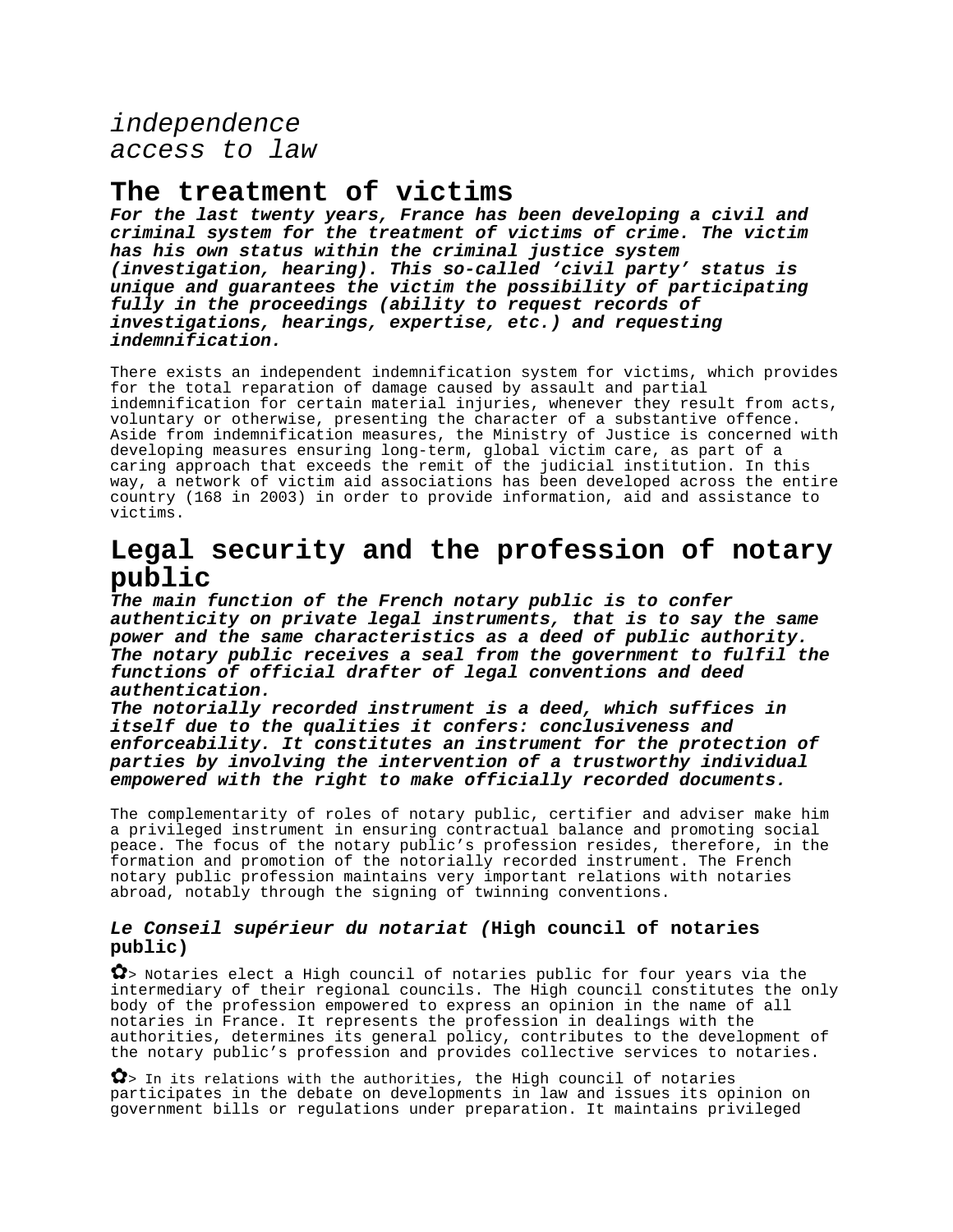relations with the notary public profession abroad both within the International Union of Latin Notaries Public and via twinning conventions.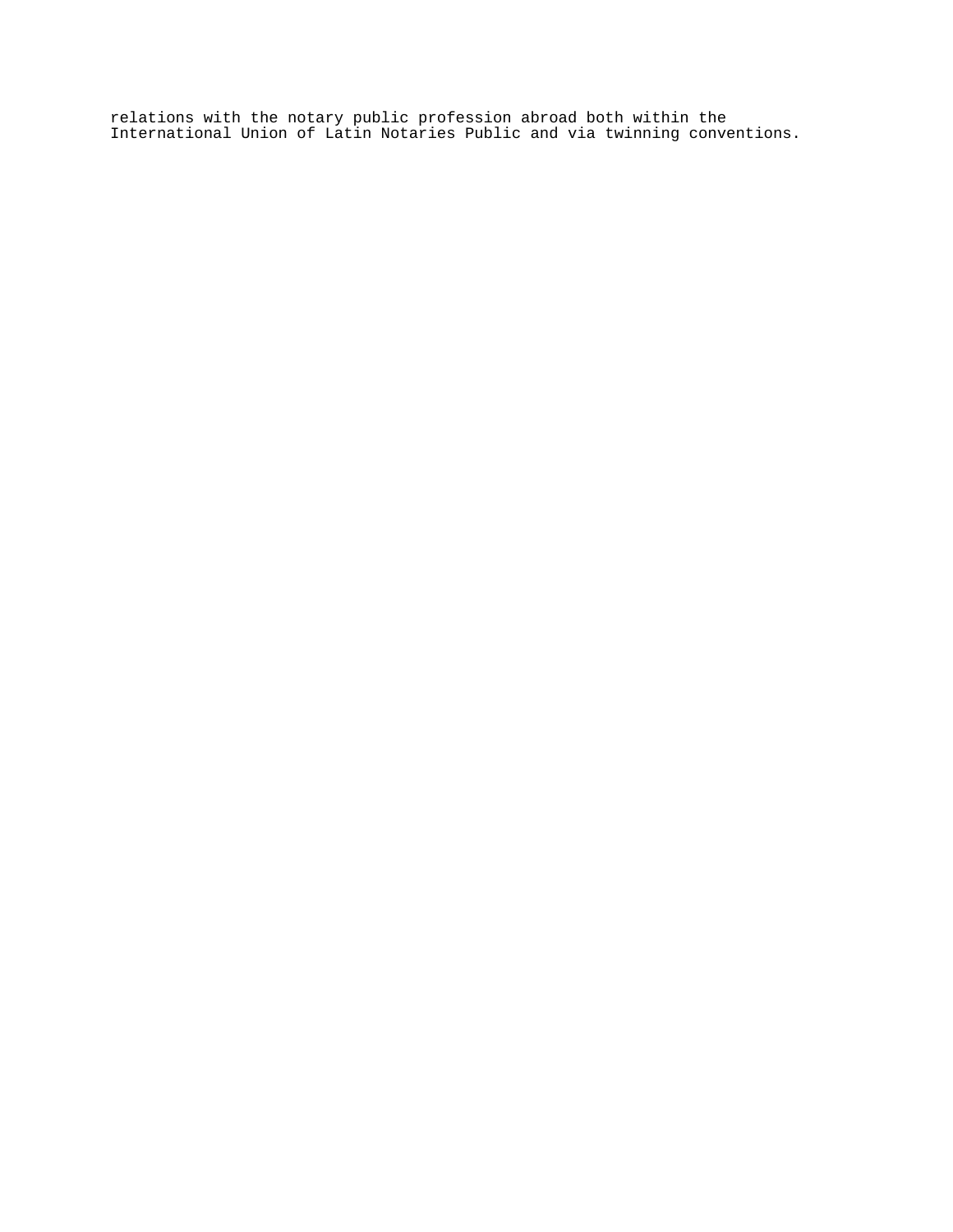# **The right to defence and the role of the lawyer**

**The lawyer guarantees the legal security of economic operations. He assists, advises and defends anyone seeking to develop and protect his interests. The support lent by this law professional, who forms the heart of business life, is vital to the development of any commercial activity, particularly abroad. The lawyer is therefore an auxiliary of justice who advises and represents the parties on whose behalf he pleads in a dispute.** 

**He is traditionally the guarantor of respect for the right to defence, and there are all too many countries who "forget" this fundamental principle of a fair trial.** 

**Through his international justice evaluation missions, the French lawyer ensures respect for a rule that often testifies to the health of a democracy.** 

**The National bar associations council (CNB):** 

**The CNB is an establishment of public utility, an incorporated organisation and a major player in French law and justice:** 

✿> It is tasked with representing the interests of French lawyers, both in dealings with the authorities and at international level.

✿> It is responsible for structuring the future of the profession, which gives it an essential role in terms of training.

✿> It harmonises the rules and customs in the lawyer's profession. There are 180 bars representing around 41,000 lawyers. 179 bars are regrouped within an association known as **the Conférence des Bâtonniers**.

**The Paris bar association,** due to the importance of its international activities, is also a special liaison of the Ministry of Justice.

A few months ago, a body representative of the three institutions was constituted in the form of an **Economic interest grouping (GIE)** for international activities.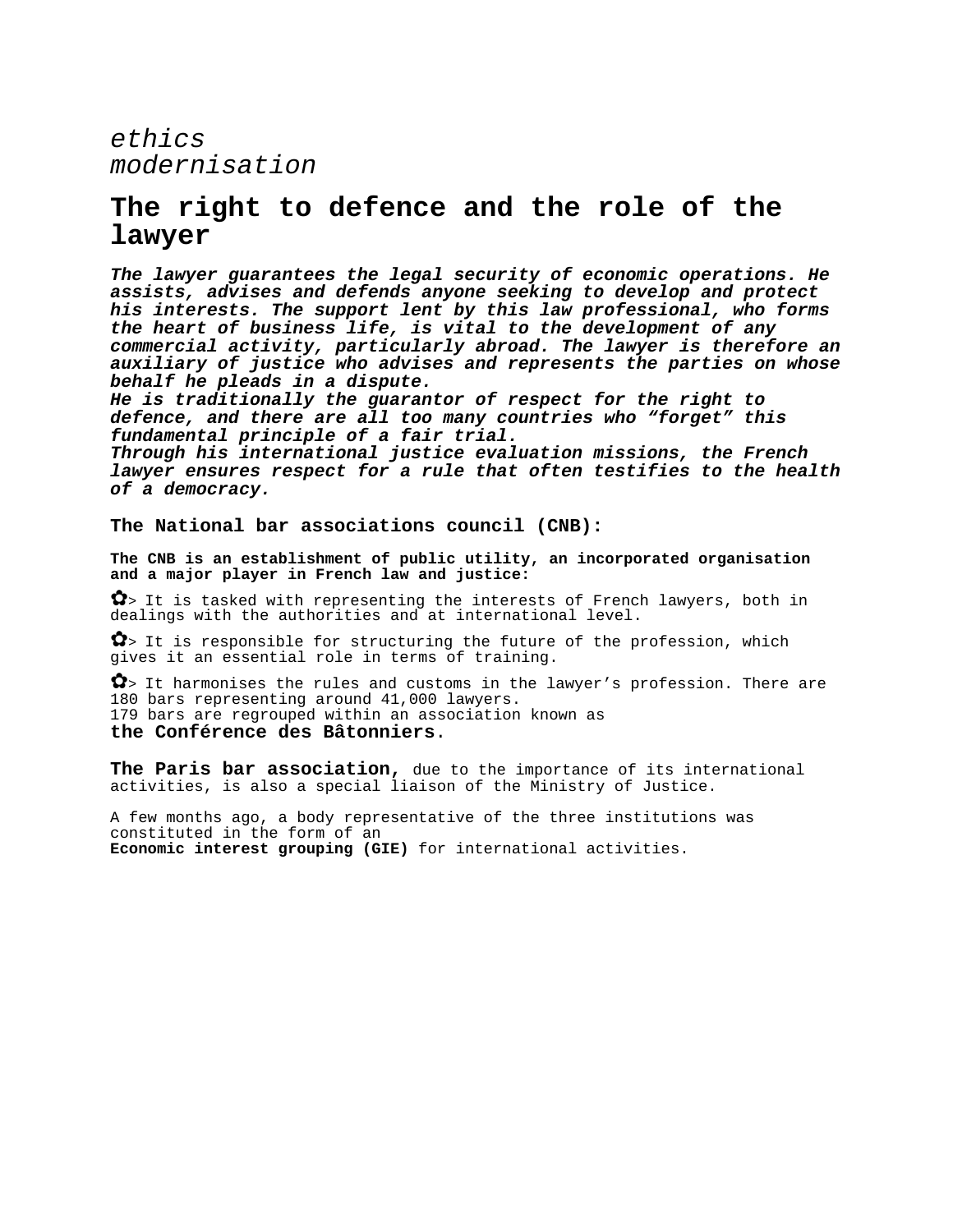# **The execution of court decisions and the profession of bailiff**

**The bailiff is a law official upon whom the law confers the monopoly of certain acts. In this respect, he is competent for the service and execution of decisions rendered by the Tribunals and Courts. His remuneration is fixed by decree, but he nonetheless exercises a liberal profession, operating in total independence. He receives private individuals or professionals in his offices and also operates in the field.** 

**He is also an efficient legal expert to whom businesses and private individuals turn for his advisory and mediation services.** 

### **The National association of bailiffs:**

✿> The National association of bailiffs is the body representing French bailiffs. It represents the profession in dealings with the authorities and the Minister of Justice, who regulates and governs the profession. Its members are appointed jointly by the regional or inter-regional and departmental or interdepartmental association offices, which are themselves elected by bailiff "communities"

✿> The National association of bailiffs belongs to the International union of bailiffs and legal officers, an organisation founded in 1952, advisory member of the UN social and economic council and a member of the Council of Europe.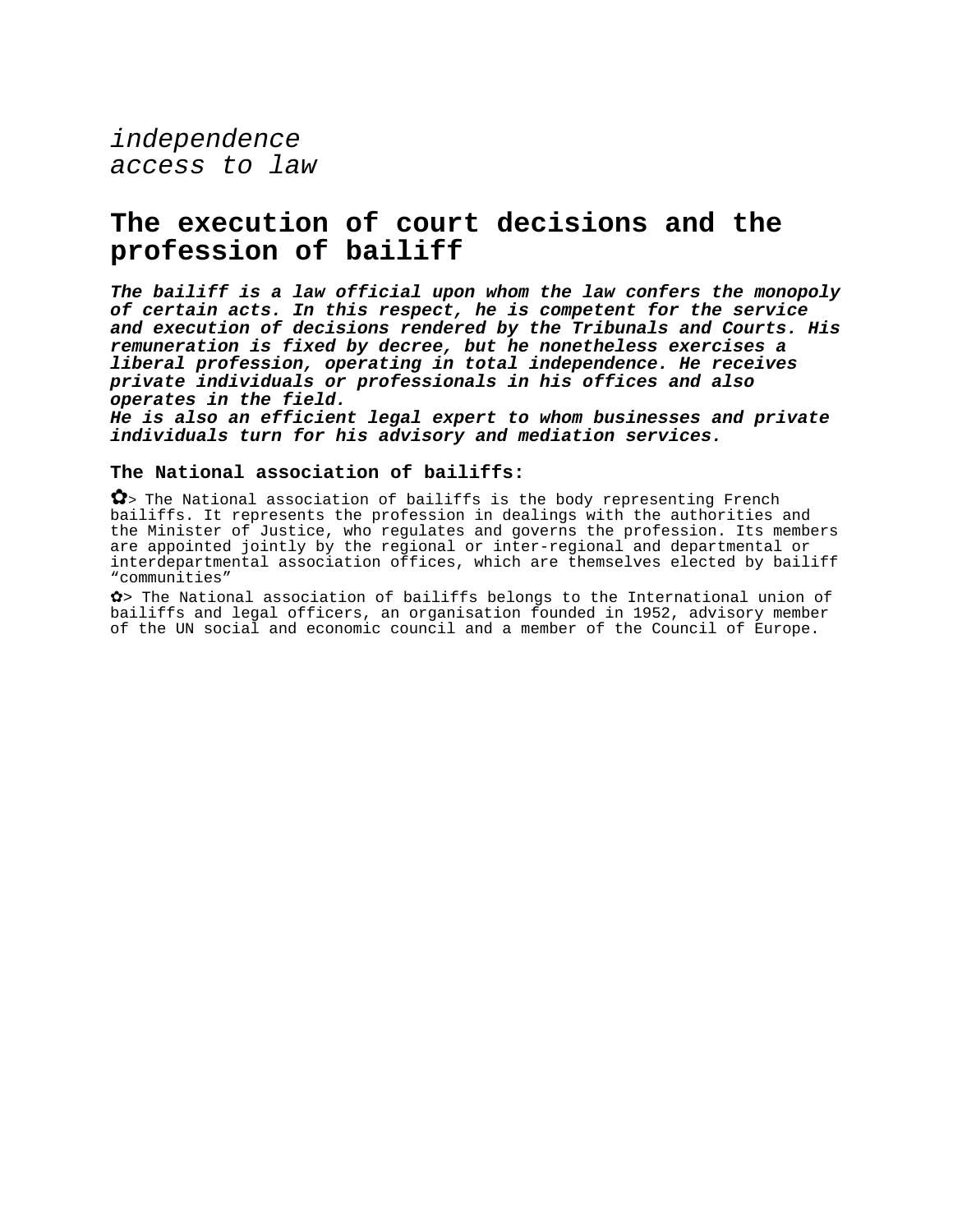# Co-operative approaches

# **Bilateral co-operation**

### **The legal co-operation provided to partners seeking such cooperation via the intermediary of France's embassies in each country, takes the form of several approaches:**

## **Organisation of information or study missions in France.**

Visit themes are extremely varied and can just as easily concern French jurisdictional organisation as the computerisation of courts, criminal and civil mutual aid approaches, mixed prison management, the rehabilitation of detainees, or even juvenile justice.

### **Short-term French expert missions abroad:**

### ✿> **evaluation of institutional structures:**

experts conduct a stock-taking inventory, based on which it is possible to embark on a debate of the reforms and fundamental directions to be implemented at the highest political and administrative level: reform of the Ministry of Justice institution, introduction of a top-quality judge recruitment programme with strict rules guaranteeing impartiality, profession and career organisation, professional ethics, expert report on professional amenities and practices in the prison sector.

✿> **updating of the functioning of the judicial institution:** expertise requests can concern windows for dealing with contentious proceedings, the computerisation of jurisdictions, rationalisation of case follow-up, preparation of civil or criminal cases or even access to law and justice.

✿> **- preparation of texts and codification:** this entails helping countries to transpose community or international standards into their own domestic law, or acquire the tools guaranteeing a greater legibility of the law via extensive codified systems, such as criminal or civil procedures, and commercial law.

✿> **dissemination of law and training of judicial players in various areas**  such as technical rights, procedural law, prison management or juvenile justice law.

### ✿> **aid for the development of training structures:**

educational methodology, design of training centres, development of training courses, the training of instructors, technical and operational education.

✿> **design and functioning of legal and judicial professions:** structure of the profession, professional ethics.

### **Seminars, symposia or conferences:**

✿> possibility of organising an event on a greater or lesser scale with the partner country at local, national or regional level (e.g.: symposium to mark the bicentenary of the civil code, French law month, regional conference in Doha).